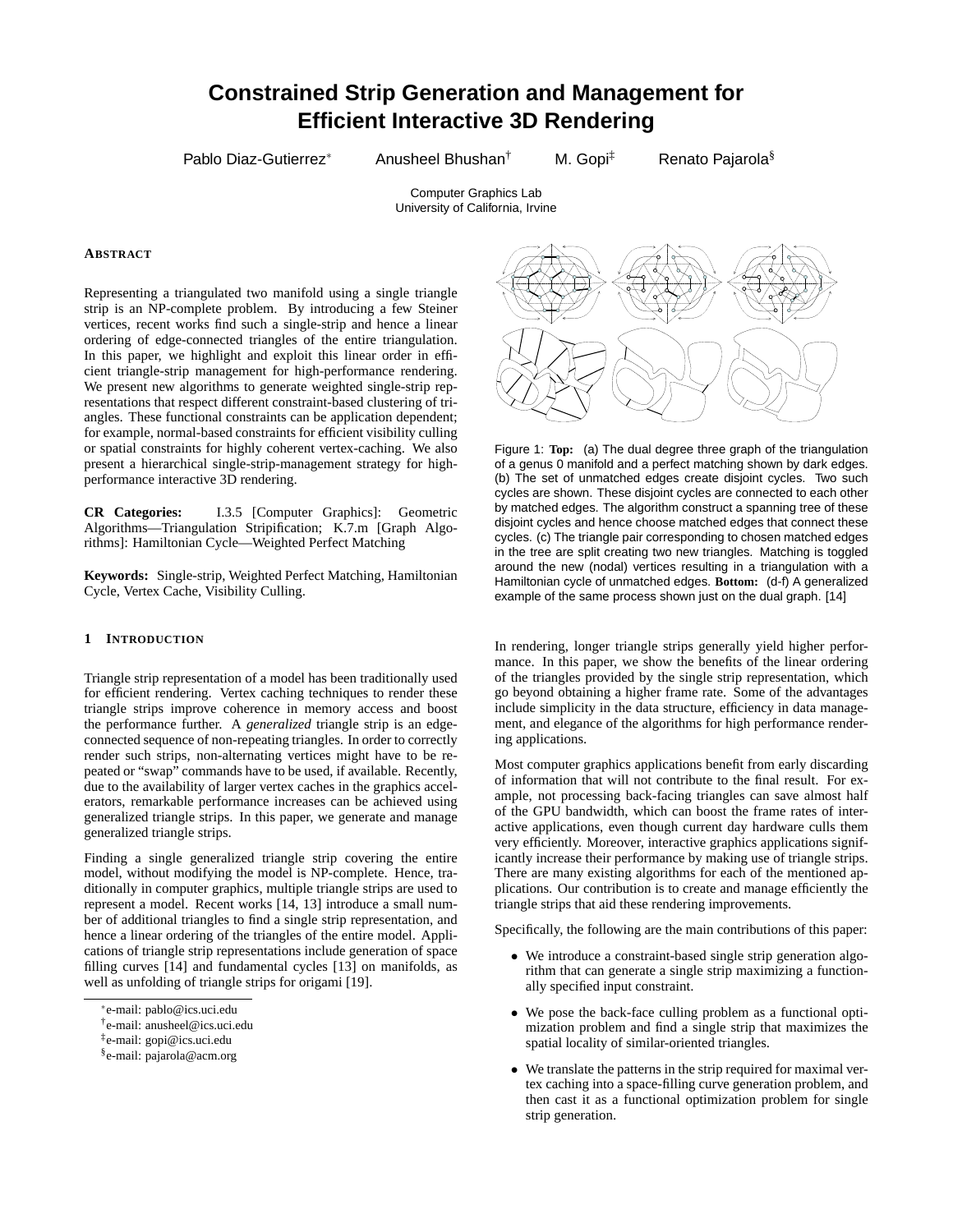- We also present an efficient strip management technique that uses the linear ordering of triangles provided by the single strip for interactive 3D rendering.
- Finally, we illustrate the generality of the method in terms of its ability to work with any arbitrary constraints, by combining the above constraints to achieve a strip that is designed both for smaller vertex cache-miss ratios and faster backface culling.

## **2 RELATED WORK**

As mentioned above, we note that the basic problem of finding an optimal set of triangle strips for a given triangulation is NPcomplete [8, 10], and a large body of work has addressed the problem of heuristics to minimize the number of triangle strips for static triangle meshes [1, 11, 2, 27, 16, 25, 26]. Provably good and highquality triangle strips have been reported in [27] and the *Tunneling* approach [25]. For real-time, continuously adaptive multiresolution meshes [18], it is much more important to compute a reasonably good set of triangle strips fast than to compute the optimal solution. In this context, methods such as *SkipStrips* [9] and [4] are based on an initial good stripification and subsequent management (mainly shortening) of incremental changes to the mesh, and hence the triangle strips. To reduce the overall shortening and fragmentation of adaptive strips, *DStrips* [24] manages triangle strips fully dynamically by locally growing, merging and partial re-computation of strips.

By introducing some extra data points, the *QuadTIN* approach [21] allows the representation and triangulation of any arbitrary irregular terrain height-field data set by one single triangle strip. Moreover, it supports dynamic view-dependent triangulation and stripification in real-time. However, QuadTIN [21] does not support nor maintain a specific initially given triangulation. Recent work on *Single-Strip* triangulations [14, 13] improves on that by finding a single-strip representation of a given manifold triangulation using only a low limited number of additional triangles.

Through the use of three vertex registers to hold temporary transformed geometry results, triangle strips have become an effective tool to improve rendering performance of large triangle meshes [1, 20]. Extending this concept, the efficient use of extra vertex registers has not only been exploited in geometry compression [7, 5] for bandwidth reduction, but also for improved rendering [15]. In [15], multi-register vertex caching is used to increase the locality of vertex references which reduces geometry transfer and transform costs significantly.

The presented approach using weighted-matching based singlestrip representation of manifold triangle meshes seamlessly exploits extended vertex registers for fast rendering, and it allows for effective visibility culling. The single-strip representation and coherent vertex referencing further allows for a streaming-based rendering of large models.

# **3 SINGLE-STRIP CREATION**

The problem of finding a single triangle strip is equivalent to finding a Hamiltonian path in the dual graph of a mesh. However, if we allow addition of a few Steiner vertices that do not change the geometric fidelity or the topology, we can find a single triangle strip. The algorithm presented by [14] is one such method that uses a perfect graph matching algorithm on the dual graph of the triangulated two manifold to create a single loop representation. Here, we briefly explain this algorithm for the sake of completion.

A matching in a graph is pairing a vertex with exactly one of its adjacent vertices. A perfect matching is one in which every vertex of the graph is matched. It is known from [22] that such a perfect matching exists for a 3-regular, 3-connected graph, such as the dual graph of a manifold without boundary. A perfect matching in its dual graph means that every triangle in the original mesh is matched with exactly one of its three edge-connected triangle neighbors. Triangle strip loops can be formed by connecting every triangle with its two unmatched neighbors. This yields, not one, but many disjoint strip loops.

Next, we iteratively join all the separate loops into one by means of two simple operations, each of which takes two or more loops and merges them. The first operation splits two adjacent triangles that belong to different loops (refer to Figure 1) and merges the loops into one. The second operation is called nodal-vertex processing. A *nodal vertex* with degree *n* is a vertex in the original mesh where *n* is even and the number of different loops incident on that vertex is  $n/2$  (Figures 2(a), 2(b)). Around such a vertex, pairs of matched and unmatched triangles alternate. Swapping the matched and unmatched triangle relationship around a *nodal vertex* merges all the incident strip loops into one. Unlike triangle splitting, nodal-vertex processing merges loops without introducing additional faces to the mesh.

The main disadvantage of the above algorithm is that the strip growth is not controllable. In other words, unlike incremental strip growing algorithms [13], the above strip loop creation method can be neither locally or globally steered to satisfy certain constraints. In this paper, we introduce controllability to the above algorithm by using a *weighted perfect matching* method. We show that by imposing appropriate constraints for strip control, we can achieve well-behaved triangle strips that exhibit excellent properties for interactive high-performance rendering.

#### **3.1 Weighted Perfect Matching**

It can be shown that there are many different perfect matchings in the dual graph of a manifold without boundary, yielding many different single strip loops. In order to control the strip to satisfy certain properties, we have to control the choice of matching in the dual graph of the mesh.

We use a *weighted perfect matching algorithm* to find a matching that maximizes the sum of weights among the chosen matched edges. Higher weights indicate an edge more desirable to be matched, and therefore excluded from the strip. Maximizing the added weight of the chosen edges indirectly minimizes the total weight of the non chosen edges, which will form the single strip.

The weights of the edges of the graph (or of the edges of the mesh) are carefully chosen according to the application for which the strip is required. For example, to find a strip suitable for back-face culling, we would like to have neighboring triangles with similar normals to be the neighbors in the strip. Hence, the neighboring triangle with maximum normal deviation should be the matched triangle, thus that corresponding edge edge in the dual graph should be assigned a higher weight than the other two neighbors in order to be picked as a matched neighbor.

Assigning appropriate weights, by itself, is not enough to get the desired single strip. As in the case of the original algorithm, the matching yields many disjoint strip loops, each of which possibly satisfying the desired constraints. These disjoint loops have to be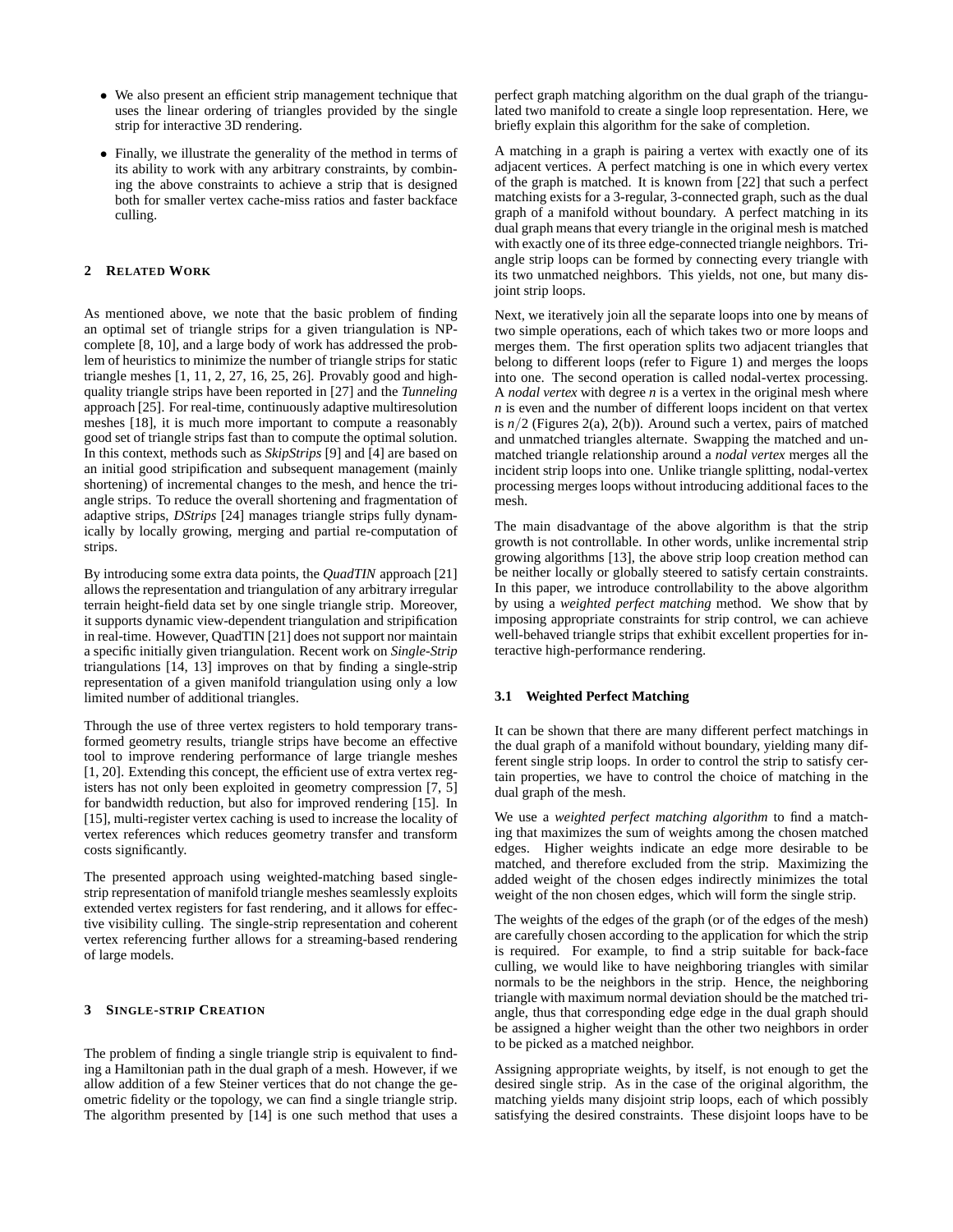combined into one loop while still preventing the strip to cross high weight matched edges.

# **3.2 Joining Disjoint Loops**

There are only two ways to merge strip loops – nodal-vertex processing and edge (triangle) split operations. Both these operations reduce the overall weight of the chosen matched edges in the dual graph and hence the solution will be sub-optimal. The goal is to limit this reduction of weight as much as possible while merging loops into a single loop.

We assign a cost to each possible *nodal vertex processing* and *edge split* operations, and sort them in a priority list [23]. This cost is given by the decrease in the overall weight of the matched edges after a certain operation. The cost of a *nodal vertex processing* operation would be the difference between the sums of the weights of the matched and unmatched edges around the vertex. The cost of an *edge split* operation is twice the weight of the matched edge to split (refer Figure 2(c)) because this operation duplicates the originally matched edge, thus doubling the overall weight.

Valid operations correspond to edges connecting disjoint strip loops. Operations are popped from the front of the list and if they are valid, disjoint loops are merged. In general, many operations will be equivalent, in the sense that they join the same pair of loops. When one operation is applied, it invalidates all its equivalent operations which still remain in the list, and therefore will have no effect. The algorithm terminates when there are no more operations to be processed or all the loops have been merged.

The quality of the single strip created at the end of the algorithm is based on the order of the operations in the priority list. Variations of the above method to create different kinds of single strip can be achieved by giving priority to either one or other loop-joining operation. For example, some applications might have a high cost associated with the addition of a vertex. In this case, an *edge split* could be made more expensive than a *nodal vertex processing*.

We now look at a few applications of the above constraint-based stripification. We show how different weighing schemes lead to strips suitable for applications such as backface culling. Furthermore, we provide a simple framework for combining many weighing schemes to create one single strip satisfying multiple objectives.

## **4 VISIBILITY CULLING**

In the first application of our technique, we explain how to create a triangle strip that is suitable for back face culling, and develop techniques for the per-frame management of the strip while performing the culling. We would like to note that in contrast to existing specialized visibility culling algorithms, our emphasis is on a means for creating and managing single triangle strips with the purpose of visibility culling.

First, we explain our scheme for assigning weights to the edges that are appropriate for efficient back-face culling. Then, we describe the data structure used to store the single strip returned by the algorithm elaborated in the previous section. Finally, we discuss the run-time management of this strip that integrates efficient back-face culling.



Figure 3: (a) **Left**: Triangle clustering based on normal deviation. (b) **Right**: Disjoint loops before merging.

#### **4.1 Calculating edge weights**

For efficient back-face culling, we want the strip to remain within planar regions for as long as possible, so high weights are assigned to sharp features of the mesh, while planar areas receive low weights. Local decisions on the sharpness of features might be misleading. For example, suitable refinement of triangulation can disguise a high curvature region into a low curvature region and vice versa. Hence, robust algorithms for feature detection base their decisions on global analysis of the model. We perform such an analysis on the model to cluster together triangles with similarly oriented normals. The output of this clustering algorithm is the input to our edge-weight assignment method.

**Clustering Method:** Identifying and building clusters of triangles that have similar oriented normals is a well studied problem ([12]). We use the *Variational Shape Approximation (VSA)* method, described in [6] that is popular for its simplicity and good results in face clustering. But this iterative method requires a reasonable initial estimate of clustering to converge quickly. For this we use a greedy approach to initialize the clusters for a given bound on normal deviation. The output of the *VSA* method is a clustering of triangles based on normal deviation (see Figure 3(a)). The number of clusters is dependent on an user-specified normal deviation tolerance. Furthermore, for each cluster, the average normal of the triangles in the cluster and the cone semi-angle, which is the maximum normal deviation from the average normal, are also computed.

**Deriving edge weights:** The clusters given by the *VSA* method represent regions through which the strip can grow without restrictions. Therefore, null weights will be assigned to edges separating two triangles within the same cluster. On the other hand, non-zero weights should be assigned to edges connecting triangles across different clusters. The value of these weights indicates numerically the undesirability of the strip to cross the associated border between clusters (see Figure 3(b)). Edges shared by two adjacent clusters with similar average normals receive a low weight, whereas edges connecting clusters with very different normals get higher weights. However, our experiments showed that this direct weighing schema gives excessive importance to the highest weighed edges and neglects those with a lower weight, but still not zero. Instead, taking the logarithm of the angle deviation between clusters as the actual weight resulted in strips that cross sharp edges less often. Once the triangulation edge weights are assigned, the dual graph with appropriate weights for the edges are used to find the single strip as explained in Section 3.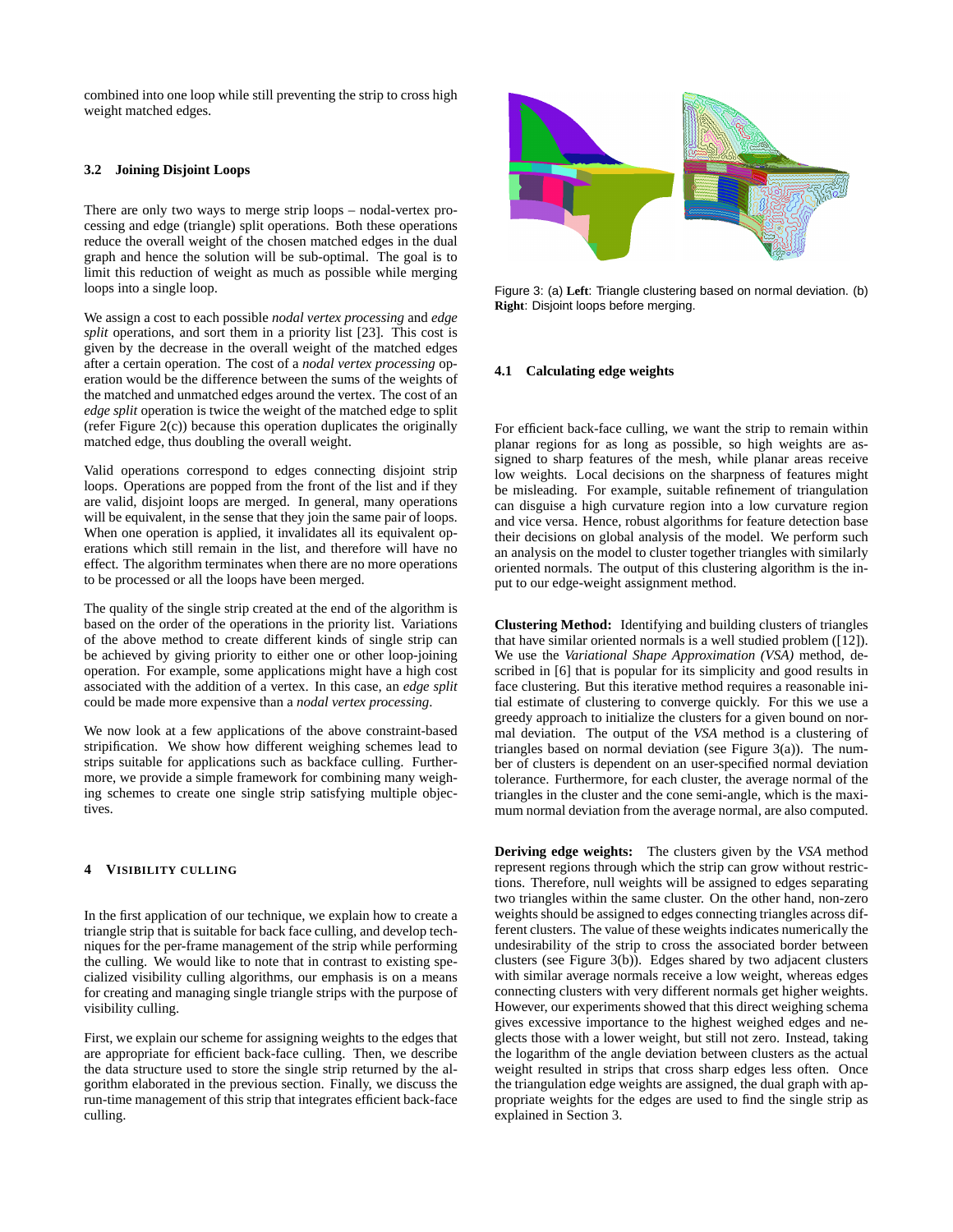

Figure 2: (a) **Left**: A nodal vertex with (six) even number of incident triangles and triangles belonging to three unique cycles. By switching the matched and unmatched edges, all these cycles can be merged to a single cycle. (b) **Middle**: Examples of non-nodal vertices. In both the examples, there are six incident triangles but only two unique cycles. (c) **Right**: Triangles before splitting; the weight of the matched edge is *w*. After splitting, the matched edge is duplicated with same weight *w* and the new unmatched edges have weight 0. After nodal vertex processing the reduction of weight is 2*w*. [14]

#### **4.2 Segment-tree data structure**

In order for the single strip created by the method explained in Section 3 to be used in rendering applications, an appropriate data structure to store and access this strip has to be designed. We use a static hierarchical data structure, similar to the one described in [17], that stores in a node the result of merging the strips contained in its children. Hence, the root of the tree is the segment composed of the whole strip, and the leaves are the individual triangles of the mesh. Different horizontal slices of the tree consist of complete representations of the strip, split in segments of different granularity.

For every node of the tree, we compute the average normal deviation and the cone semi-angle of the contained triangles. The described segment-hierarchy has the desirable property that each node completely contains its two child segments, and nothing else (see Figure 4(a)). We can make use of this property to perform a recursive tree traversal and globally discard large, coherent back-facing portions of the triangle strip with just a few computations, without directly processing the individual triangles.



Figure 4: (a) **Left**: The segment-tree data structure. (b) **Right**: Evolution of the render front.

#### **4.3 Segment-tree traversal**

The nodes in the hierarchical tree data structure described in the previous section tend to contain contiguous strip segments composed of triangles with similar normals. We use this to our benefit by discarding or accepting large portions of the strip by only calculating a dot product. The most basic version of the rendering algorithm starts a recursive process at the root of the tree. In each node *n*, its average-normal and normal-deviation-angle are used to determine if the associated segment is *(a)*completely front facing, *(b)*completely back-facing or *(c)*somewhere across the silhouette of the rendered model. If the result is either *(a)* or *(b)*, then the segment is accepted or discarded, respectively. If there is uncertainty



Figure 5: Real-time culling. The bar indicates visible (dark) and culled (light) parts of the strip. The high spatial coherence aids efficient culling.

*(c)*, we go one step down in the hierarchy and check the two children separately. This process will continue down the tree until the processed segment is either discarded or rendered, or until the size of the segments is so small that checking segments takes longer than just rendering a few extra invisible triangles. If the segment has not been discarded, it is forwarded for rendering (see Figure 5).

In interactive applications, the difference in the position and orientation of the viewer in the displayed scene changes only gradually, hence the sets of rendered and discarded segments will be very similar in frames  $t$  and  $t + 1$ . In order to exploit this coherence, we avoid traversing the tree for every frame by keeping an explicit *rendering front*, consisting of the lowest set of checked nodes from the last frame. In successive iterations, the process starts at the nodes in this rendering front, rather than at the root. Depending on the new point of view, these nodes are then split into their children, or merged up with their siblings, as shown in Figure 4(b). It is likely that most of the nodes in the rendering front will remain unmodified across a number of frames, thus saving traversal time.

## **4.4 Results**

It is well known that the advantage of reducing the number of strips wanes as the total number of existing strips reduces because the amortized cost of starting a new strip becomes less important. However, keeping a *single* single strip along with a hierarchical structure of segments (Section 4.2) makes the cost of traversing it logarithmic on the number of faces. Instead of a single strip, if we maintain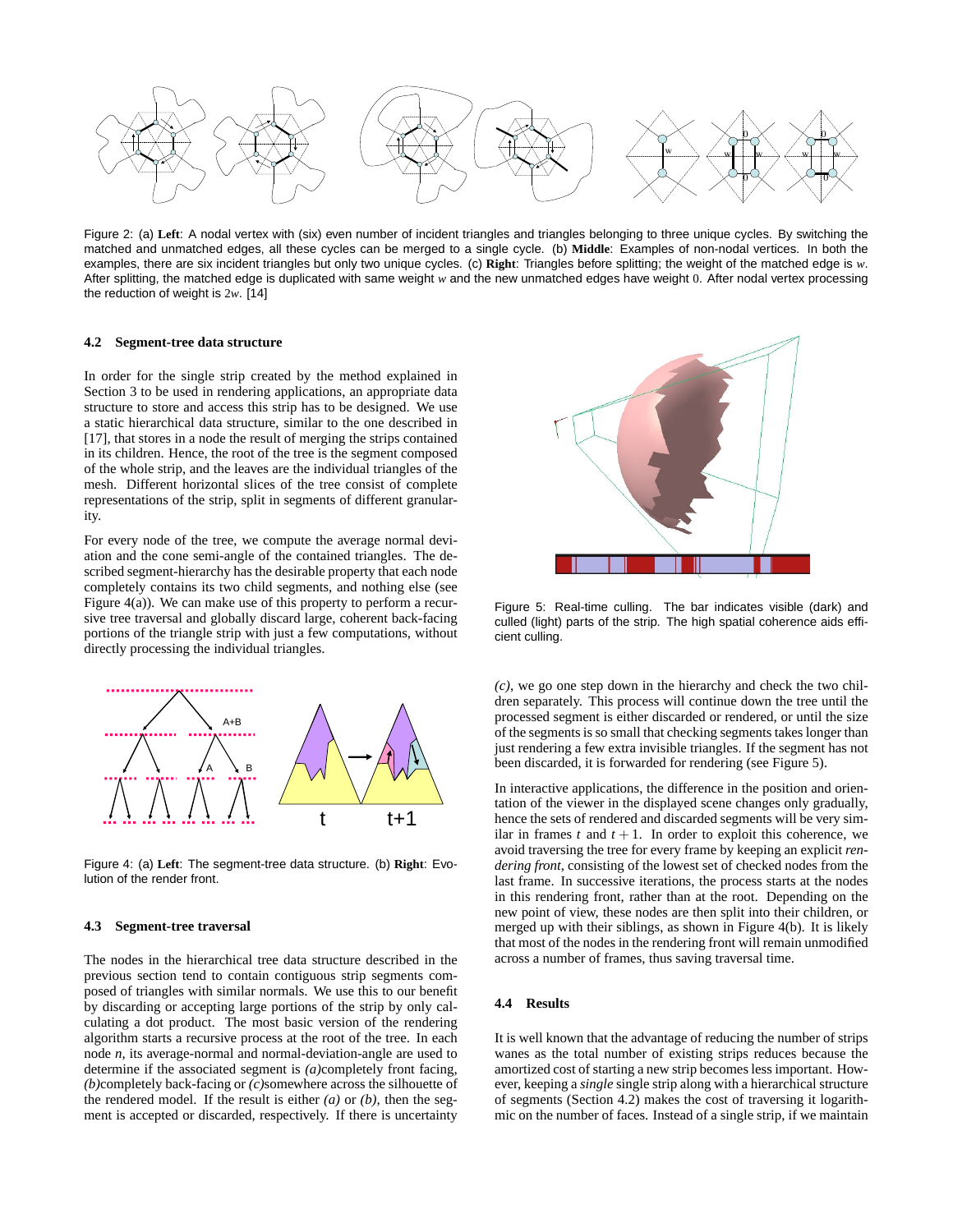

Figure 6: Left to right and top to bottom: (a) Sierpinski curve and its "medial axis". (b) Our breadth-first tree and associated strip. (c) Single-strip on fandisk model, constructed for backface culling. (d) Cache-oriented single-strip on same model.

*m* separate strips and associated structures, this cost would become  $m \log \frac{n}{m}$ , reaching linearity as *m* grows. Furthermore, the results in Table 2 show an increase in the frame-rates obtained for all the models when constraints are applied to aid visibility culling, which demonstrates the utility of such constraints.

#### **5 TRANSPARENT VERTEX CACHING**

In our second application, we construct triangle strips with improved vertex caching usage. Most modern graphics processors have a vertex cache to reduce the data movement, benefiting from the locality in vertex references. *Transparent cache optimization* as in [15] refers to reordering the strip to maximize the access to vertices already in cache. In this section, we present a weighing heuristic that produces a single strip, presenting reasonably good vertex cache behavior for an *arbitrary cache size*.

We provide an interesting insight that forms the foundation for creating strips with high vertex cache coherence. The edges in the triangulation that the strip does not cross can be considered as the "medial axis" of the strip. It is important to note that for a singleloop representation of the manifold, this medial axis is a spanning tree of the vertices of the triangulation (or two trees in case of genus zero objects). The strip actually loops around the vertices of the triangulation that form the leaves of this medial axis tree, creating high vertex cache coherence for that particular vertex. Maximizing the number of such leaf vertices of the medial axis tree increases the overall cache coherence. A breadth first spanning tree with low depth and large fan-out would maximize the number of leaf vertices and hence the vertex cache coherence. This property is exhibited by classical *closed* space filling curves like Sierpinski. Its medial axis emulates a breadth first tree (refer to Figure 6). The medial axis of the strip loop in the triangulation corresponds to the matched edges in the dual graph. To summarize, if the sequence of matched edges in the triangulation emulates a breadth-first tree, then the strip that goes around it would emulate a space filling curve and hence will have high vertex caching properties. We use this observation in our algorithm to find a suitable strip.

We build a breadth-first tree on the edges of the mesh. Since each

triangle will have exactly one matched edge, no more than one edge per triangle is added to the tree. Edges in the tree receive positive weights, and the rest get the weight zero. The *weight-maximizing perfect matching* chooses these positive-weighted edges following the shape of the breadth first tree, which ensures the resulting single-strip will have good vertex locality.

## **5.1 Results**

An advantage of generating a space filling strip is that it shows good caching behavior irrespective of the cache size. Thus, the same strip will exhibit good cache behavior for different cache sizes. The cache-size independence is a desirable feature because it eliminates the need for the application programmer to know the details of the system where the program will be deployed. Although knowledge about the actual cache size enables some improvements ([15]), explicit optimization for a given cache size can result in highly nonoptimal behavior for other cache sizes. Furthermore, as shown in Table 1, our cache-size independent method achieves *cache-miss rates* (number of vertex-cache misses divided by the number of triangles) near those obtained by [15], where the size of the cache is known beforehand. These results indicate that for commonly used cache sizes, a large percentage of vertices need to be fetched only once.

| Model         | 16v  | 32v  |
|---------------|------|------|
| Sphere        | 0.76 | 0.66 |
| Fandisk       | 0.79 | 0.71 |
| Horse         | 0.79 | 0.71 |
| <b>Buddha</b> | 0.75 | 0.68 |

Table 1: Cache miss ratio for various models and cache sizes.



Figure 7: Histogram indicating percentage of vertices with different distances between successive appearances in the cacheconstrained strips.

Figure 7 shows a histogram of the percentage of vertices having different maximum distances between successive occurrences in the single strip. Vertices with this distance equal or lower than *d* will cause no more than one cache miss in a cache of size *d* or larger, when using a *FIFO* replacement policy. It has been shown in [3] using an asymptotically optimal algorithm, that with a cache size  $\alpha$  and asymptotically optimal algorithm, that with a cache size of 12.72 $\sqrt{n}$ , all *n* vertices are guaranteed to be in the cache. For the same cache-size, we observe that we achieve 90% of this result with our 'space-filling' stripification algorithm, even though it is not optimized for any specific cache-size.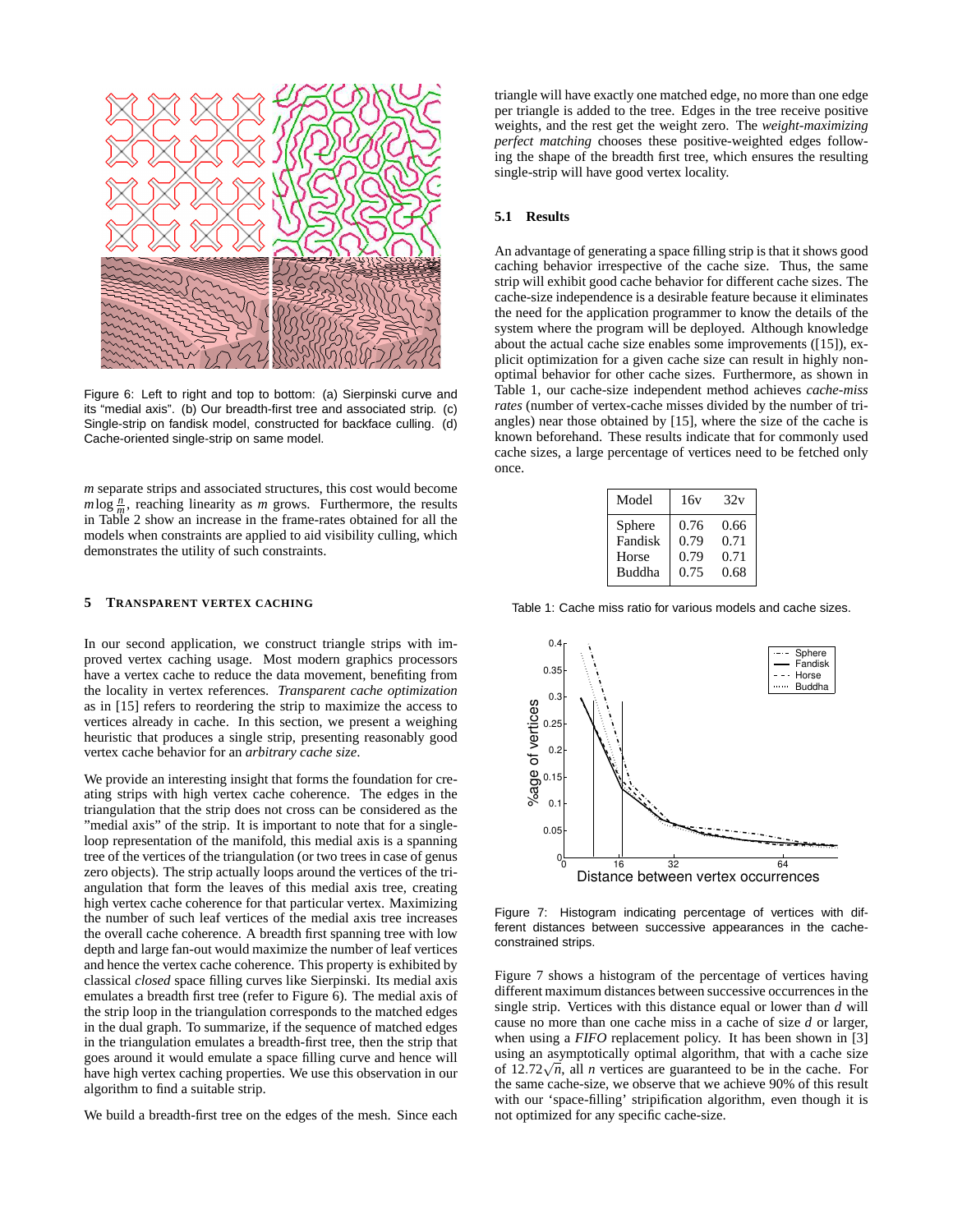#### **6 IMPLEMENTATION AND DISCUSSION**

The efficiency of matching methods is good enough for processing meshes of size in the order of hundreds of thousands of triangles in a few minutes, running on a current desktop computer. Significantly larger models would need a *patch-by-patch* treatment to be practical, because the algorithm's asymptotic efficiency is still super-linear. *LEDA's weighted perfect matching (WPM)* algorithm we used has a running time of  $O(VE \log V)$ .

We estimated the run-time improvement provided by our method on a set of standard models (Figure 9) representing manifolds without boundary. To do so, we moved the camera horizontally around the center of the models. Table 2 shows the measured frame-rate for each model, applying different constraints to the strip generation. For the sake of reference, the frame-rate has also been calculated for the models while being rendered using *GL T RIANGLES* and an unconstrained single-strip. In the results, we appreciate a considerable performance increase for the larger models, when using constrained strips. The largest of all models (*Balljoint*, 274k faces) is an exception, showing not so relevant improvements, possibly due to memory thrashing. The last column reports the results of a strip constrained with a combination (explained in Section 6.1) of the two aforementioned targets (visibility culling and vertex cache optimization), and it demonstrates how the efficiency of the hybrid strip is always at least as efficient as the best single target strip.

| 2109<br>1360<br>2093<br>1226<br>Sphere (1280)<br>1540<br>Fandisk (12946)<br>1000<br>269<br>480<br>900<br>145<br>Horse (96966)<br>332<br>38<br>304<br>340<br>99<br>88<br>275<br>234<br>279<br>36 | Model (faces) | a | b | c | d | e |
|-------------------------------------------------------------------------------------------------------------------------------------------------------------------------------------------------|---------------|---|---|---|---|---|
| Balljoint (274k)<br>24<br>12<br>26<br>26<br>27                                                                                                                                                  | Buddha (100k) |   |   |   |   |   |

Table 2: Frame-rates for 5 models when rendered in a Pentium-4 2.4 GHz running GNU/Linux with a PNY 980XGL Quadro 4 as follows: (a) GL\_TRIANGLES. The last 4 columns use single-strips with Vertex Buffers: (b) Unconstrained (c) Backface culling opt. (d) Vertex cache opt. (e) Hybrid of c and d.

## **6.1 Combining multiple targets**

We have presented weighting schemes that are used to find a singlestrip maximizing different functional constraints like face normal coherence and vertex-cache hit-ratio. However, finding a singlestrip that maximizes multiple constraints simultaneously is a much more common scenario. For example, interactive rendering of large models would benefit from both reduced vertex cache-miss ratio and efficient visibility culling. Modifying a strip generation procedure to satisfy multiple constraints can be a much harder problem. The biggest advantage of our stripification method is that it is a two stage process in which the first stage consists of the user providing with the weights for the mesh edges and in the second stage the stripification is performed. Though the quality of the resulting strip is only as good as the scheme and accuracy of the weighting that the user chooses, the stripification algorithm itself is independent of both the weighting scheme and the assigned weights. If there are multiple, possibly contradicting, constraints then the user's weighting scheme should appropriately combine the constraints and assign numeric values to the mesh edges that reflect the relative importance of these constraints. In our experiments (with results reflected in the last column of Table 2), we computed the actual weight as a linear combination of the weights from each constraint.



Figure 8: Single-strip creation pipeline.



Figure 9: Triangle meshes used in our work. **Top**: Fandisk, Balljoint. **Bottom**: Horse, Buddha.

### **7 CONCLUSION AND FUTURE WORK**

In this paper, we introduced a generic method for constructing constrained single-strips from a manifold mesh without boundaries. We have presented two mesh processing techniques that benefit directly from the use of constrained single strips. Finally, we outlined how multiple weighing techniques can be combined to obtain a single-strip under multiple constraints.

Most models we have experimented with in this paper (Figure 9) may fit completely into on-board video memory of the latest consumer graphics cards. However, large models require a viewdependent vertex-buffer management. Some investigation can be done on different priority schemes for loading segments of the strip on the GPU, so that parts of the strip that are expected to be required soon remain in the memory of the graphics hardware. Even off-core data could be tackled this way, with an appropriate paging mechanism.

Although the vertex cache results are satisfactory for our purposes, more time should be spent exploring alternatives to the given cacheoptimizing weighing method. Namely, more precise space filling curves, which leave less freedom to the strip.

Finally, a whole set of classical problems have not been touched in our work. Two principal examples are mesh simplification and compression. For the former, certain mesh perturbations ought to be allowed, hence significant parts of our pipeline (Figure 8) shall be modified. For mesh compression, we identified a number of ways a single-strip could help. Weighting schemes can be devised aimed at minimizing the frequency of changes in vertex properties such as normal, color or material along the strip. Then standard compression techniques could be applied directly on the vertices of the single strip. Moreover, encoding the position of consecutive vertices in the strip would require fewer bits, given the expected